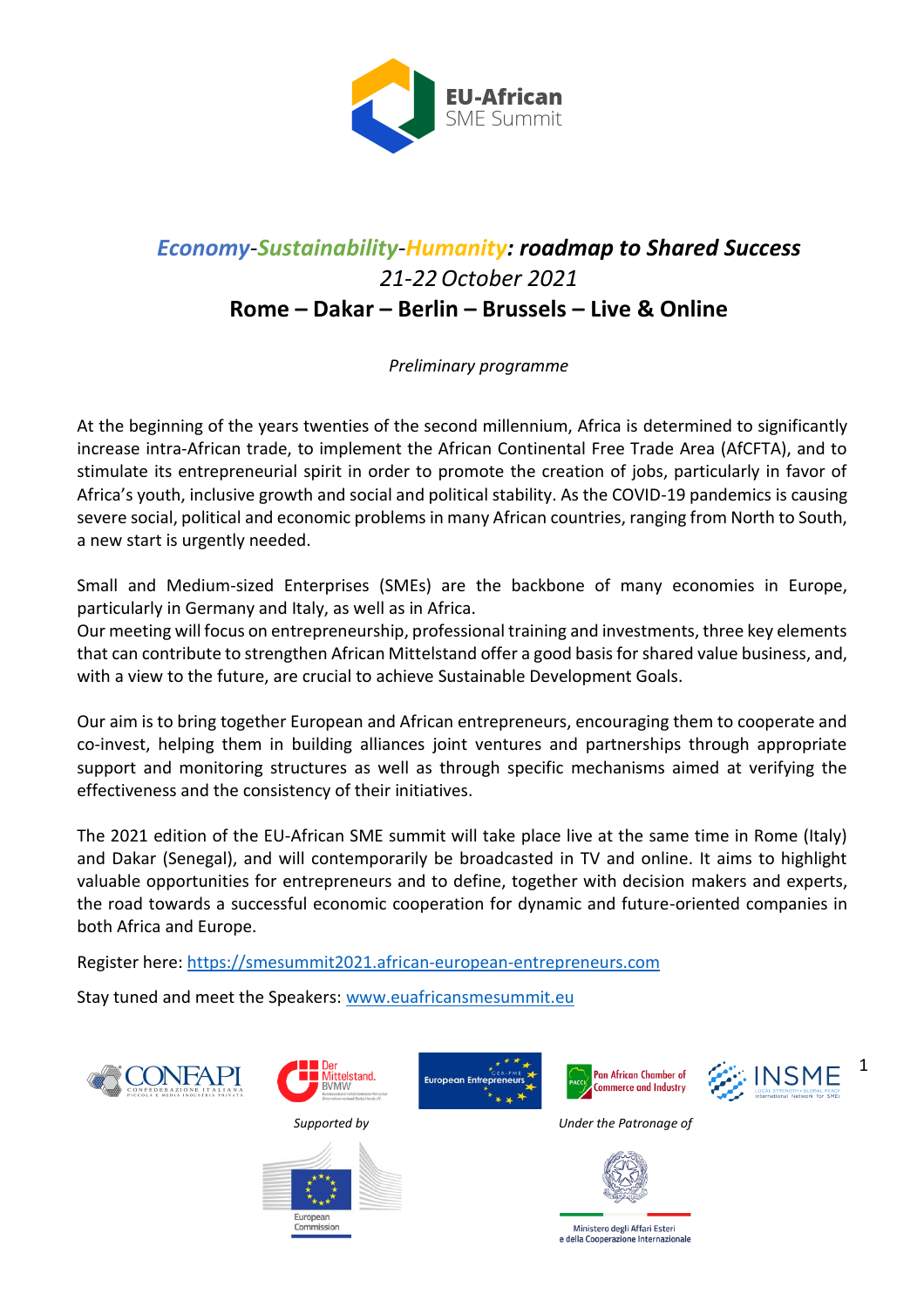

## **Thursday, October 21st 2021**

h 11:00 CEST / h 09:00 GMT / h 12:00 EAT

h 11:00 **Chair: Mr. Giampiero Massolo**, President of ISPI, Institute for International Policy Studies (Italy)

> **Welcoming** by **Mr. Maurizio Casasco** (Italy), President of European Entrepreneurs CEA-PME and President of CONFAPI, and by **Mr. Youssouf Moussa Dawaleh** (Djibouti), President of the Pan-African Chamber of Commerce and Industry (PACCI) and President of the CCI Djibouti.

- h 11:20 **Opening Addresses:**
- h 11:20 **Mr. Macky Sall**, President of Senegal
- h 11:30 **Mr. Dario Franceschini, Italian Minister for Culture (Italy)**
- h 11:45 **Mrs. Amira El Fadil,** African Union Commissioner for Health, Humanitarian Affairs and Social Development (Sudan)
- h 11:55 **Mrs. Jutta Urpilainen**, European Union Commissioner for International Partnerships (Finland)
- h 12:00 **Mrs. Anna Cavazzini**, Chairwoman of IMCO-Committee, European Parliament (Germany)
- h 12:10 **Mr. Charles Chiumya**, Acting Director of the Director General for Economic Development, Trade, Industry and Mining, African Union Commission (Ethiopia)
- h 12:20 **Mr**. **Robert Dussey**, Minister for Foreign Affairs, Cooperation & African Integration of Togo
- h 12:30 Session 1 **Which Future for Africa and Europe after COVID?**
- h 12:30 **Opened by: Mr. David Sassoli**, President of the European Parliament (Italy)\*
- h 12:35 **Mr. Mmusi Kgafela**, Botswana Minister for Investment, Trade and Industry (Botswana) **Mr. Dimitris Avramopoulos**, former Minister of Foreign Affairs of Greece and former European Commissioner for Migration, Home Affairs and Citizenship (Greece) **Mrs. Tiekie Barnard**, Founder & CEO of Shared Value Africa Initiative SVAI (South Africa) **Mr. Günter Nooke**, Personal Representative of the German Chancellor for Africa (Germany) **Mr. Kebour Ghenna Desta**, Executive Director of Pan-African Chamber of Commerce and Industry PACCI (Ethiopia)

**Mr. Francesco Rocca**, President of International Federation of Red Cross Societies and of the Italian Red Cross (Italy)

**Mr. Sergio Arzeni**, President of INSME - the International Network for SMEs (Italy)

*Moderator: Mrs. Esther Awoniyi, CNBC Africa (Nigeria)*











 *Supported by Under the Patronage of*



Ministero degli Affari Esteri e della Cooperazione Internazionale

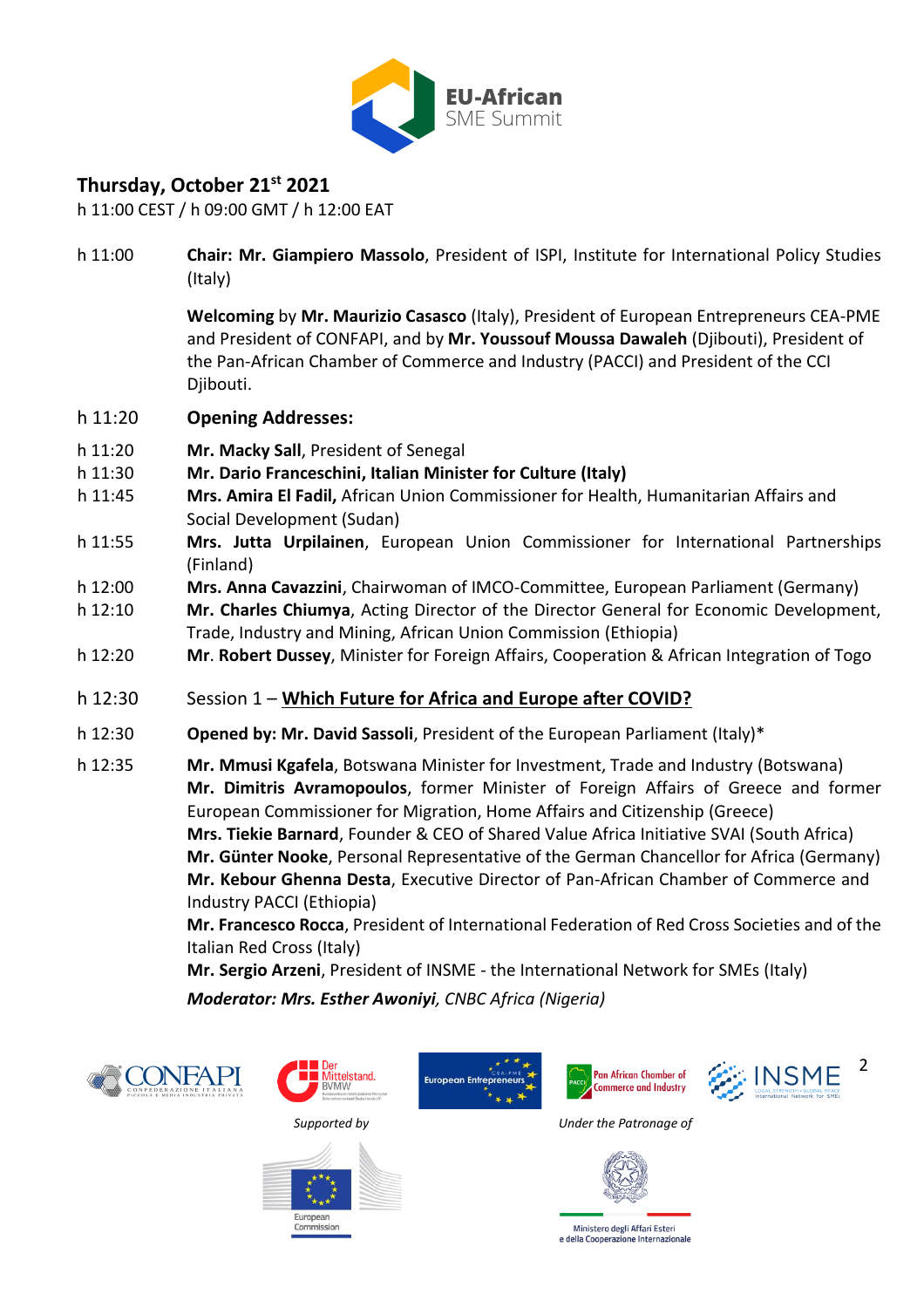

- h 13:50 Session 2 **New entrepreneurs for Africa: imagine, create and thrive to success**
- h 13:50 **Opened by: Mr. Mert Dorman**, Senior Vice-President of Turkish Airlines (Turkey)
- h 14:00 **Introducing: Mrs. Caroline Hauptmann**, Konrad-Adenauer Foundation Dakar (Germany) **Mr. Luc Bonte**, President of Entrepreneurs for Entrepreneurs OVO (Belgium), and **Mrs. Wincate Muthini**, Programme Manager of PACCI (Kenya), discussing with 7 Entrepreneurs from Europe and Africa with successful business projects in Africa
- h 15:00 Session 3 **Launch of the Italian-African SME Alliance**

**Opened by: Mr. Giancarlo Giorgetti**, Italian Minister for Economic Development (Italy)

- h 15:15 **Signature of the Memorandum of Understanding** between CONFAPI (M. Casasco, Italy), COLDIRETTI (E. Prandini, I), PACCI (Y.M. Dawaleh, DJ) and the CNP (B. Ange, Senegal) **Mr. Baïdy Agne**, President of CNP Senegal (Senegal) **Mr. Ettore Prandini** - President of Coldiretti, Italian National Confederation of Farmers (Italy)
- h 15:30 Session 4 **Work-based professional training makes competitive & resilient SMEs**
- h 15:30 **Opened by**: **Mr. Yacine El Mahdi Oualid**, Algerian Minister for Knowledge Economy and Start-ups (Algeria)
- h 15:40 **Mrs. Raffaella Sadun**, Harvard Business School (Italy) **Mrs. Linda Onyango**, CEO of SME Support Center Kenya (Kenya) **Mr. Stephan Kunz,** Programme Manager of GIZ "Special Initiative on Training and Job Creation – Invest for Jobs" (Germany) **Mrs. Blessing Ebere Achu**, Director & Founder, 360 Creative Innovation Hub (Nigeria) **Mr. David McKenzie,** Lead Economist, Development Research Group, World Bank (USA)

*Moderator: Mr. Stefan Moritz, Managing Director European Entrepreneurs (Germany)*

h 16:30 **Official Launch** of the Africa SME **Intellectual Property Help-Desk**, organised by **EU-Intellectual Property Office** (**EUIPO**) and the **Directorate General for International Partnerships** of the European Commission

> **Mrs. Sandra Kramer**, Director Africa at DG INTPA, European Commission (Austria) **Mr. Andrea Di Carlo**, Deputy Executive Director of European Union Intellectual Property Office EUIPO (Italy)

**Mr. Sandris Laganovski**, Director International Cooperation EUIPO (Latvia) **European SME owner** bringing testimony of experience with an IP helpdesk **Mr. Kamil Kiljanski**, Acting Director for Investment and Chief Economist of Directorate General for Single Market, Industry, Entrepreneurship and SMEs DG GROW (Poland)

*Moderator: Mrs. Esther Awoniyi, CNBC Africa (Nigeria)*





**uropear** Commission







 *Supported by Under the Patronage of*

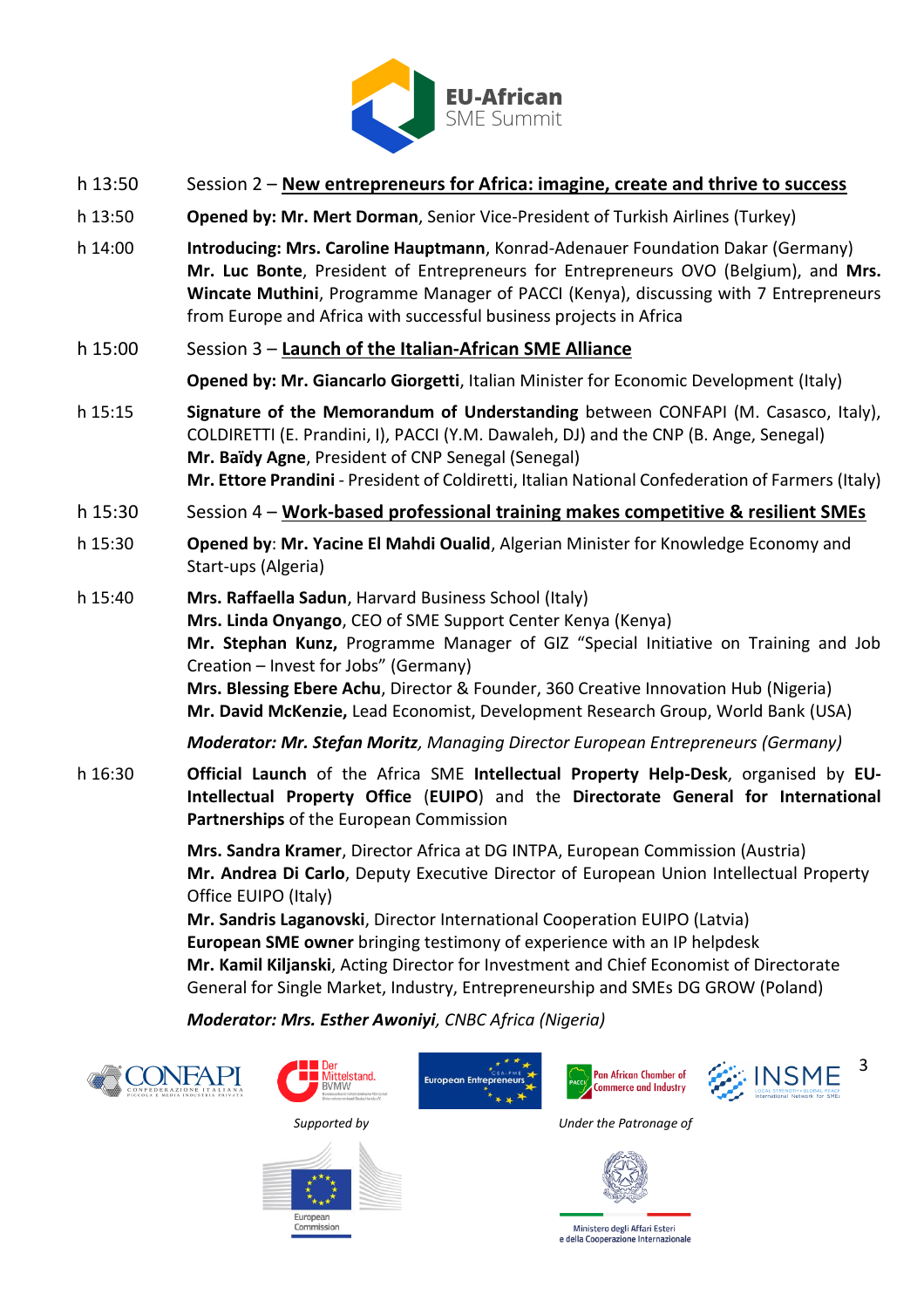

### h 17:00 Session 5 – **New financial tools for sustainable SME growth in Africa**

**Opened by: Mr. Stefano Barrese**, Chief of Retail & SME Banking Division, Banca Intesa Sanpaolo (Italy)

h 17:10 **Mrs. Maria Shaw-Barragan**, Director of Lending in Africa, Caribbean, Pacific, Asia and Latin America at European Investment Bank - Focused on development impact (Spain) **Mrs. Sandra Kramer**, Director Africa at DG INTPA, European Commission (Austria) **Mr. Jean-Claude Tchatchouang,** Senior Advisor to the World Bank (Cameroon) **Mr. Chris De Noose**, Secretary General of World Savings and Retail Banking Institute (Belgium)

**African Experts** for Mobile Banking/Payment and small tickets solutions.

*Moderator: Prof. Horst Fischer (D), Associate Director for Economic Cooperation, European Entrepreneurs CEA-PME, Professor at Univ. of Columbia (USA) and Univ. of Leiden (NL)*

h. 18.00 **Closing summary**: **Mr. Markus Jerger** – Co-President of European Entrepreneurs CEA-PME and Executive Director of Der Mittelstand/BVMW (Germany)

### h 18:10 **Award Ceremony "Champions of Humanity"**

**Mr. Jens Spahn, German Minister for Health** (Germany)

*Laudatios by the Members of the Board of Governors of the EU-African SME Summit:* **Mrs. Ute-Henriette Ohoven**, UNESCO Special Ambassador (Germany) **Mrs. Louise Mushikiwabo\*,** Secretary General of Organisation internationale de la Francophonie (Rwanda) **Mr. Dimitris Avramopoulos,** former EU-Commissioner and Greek Foreign Affairs and Health Minister (Greece)

- h 19:15 **Political remarks** by **Mr. Luigi Di Maio**, Italian Minister for Foreign Affairs and International cooperation (Italy)
- h 19:30 **Networking lounge** in Rome and online (with video meetings corner)
- h 21:00 Gala Dinner in Rome

#### *\* Final confirmation pending*

Oct. 21st: working language will be **English**, with simultaneous interpretation to **French**, **Italian** & **German**











 *Supported by Under the Patronage of*